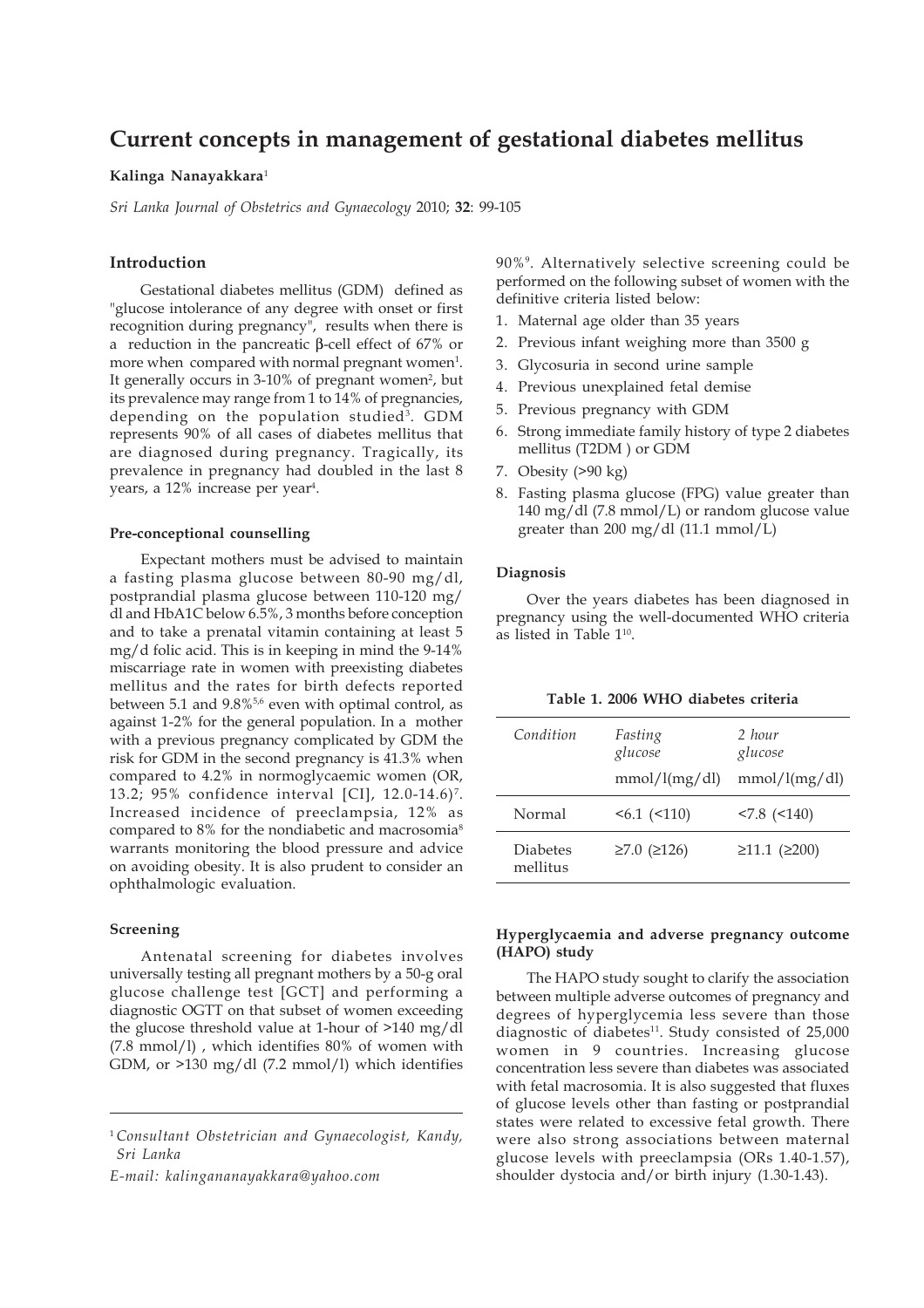# **The International Association of Diabetes and Pregnancy Study Group (IADPSG) and the new diagnostic criteria for GDM**

The International Association of Diabetes and Pregnancy Study Group (IADPSG) was formed in 1998 as an umbrella organization to study and focus on diabetes and pregnancy. IADPSG which reviewed the data of the HAPO study made the following recommendations for new diagnostic criteria for GDM, as listed in Table 212. The average glucose values were at which odds for birth weight >90th percentile, cord blood C-peptide >90th percentile, and percent body fat >90th percentile reached 1.75 times the estimated odds of these outcomes.

| I<br>۰,<br>× |  |
|--------------|--|
|--------------|--|

| Maternal glucose<br>following 75g GTT | Proposed diagnostic<br>threshold for GDM     |
|---------------------------------------|----------------------------------------------|
|                                       | Fasting plasma glucose 92 mg/dl (5.1 mmol/L) |
| 1 hour plasma glucose                 | 180 mg/dl $(10 \text{ mmol/L})$              |
| 2 hour plasma glucose                 | 153 mg/dl $(8.5 \text{ mmol/L})$             |

The diagnosis is made easier in that only 1 of these cut-offs (FPG, 1-hour OGTT, or 2-hour OGTT) must be met or exceeded to diagnose GDM.

#### **Pre-diabetes**

Impaired fasting glucose (IFG) is detected when the FPG level is  $\geq 100$  mg/dl (5.6 mmol/l) but <126 mg/dl (7.0 mmol/l) and impaired glucose tolerance (IGT) when the 2-hour 75 g OGTT value is  $\geq$ 140 mg/ dl (7.8 mmol/l) but <200 mg/dl (11.1 mmol/l). While not meeting criteria for diabetes they are however associated with the metabolic syndrome, which includes obesity, dyslipidemia of the high-triglyceride and/or low-HDL type, and hypertension. Interestingly 19% of people over the age of 20 years, the group which includes childbearing women, have prediabetes<sup>13</sup>, which has been listed as "America's largest healthcare epidemic<sup>"14</sup>.

## **Management**

## **(a) Dietary regulation**

The foundation of treatment for all patients is a diet consisting carbohydrates lower than 40%. However, 30-50% of women with GDM require pharmacological therapy when diet alone fails to reduce glucose levels<sup>15</sup>. Pharmacological therapy is commenced by some when the FPG is ≥95 mg/dl and by others when it is  $\geq 105$  mg/dl<sup>16</sup>. However, all authorities agree that drug therapy should be initiated

when 2-hour postprandial glucose levels are ≥120 mg/ dl or 1-hour levels are  $\geq 140$  mg/dl<sup>17</sup>. Patients with a fasting plasma glucose <105 mg/dl can be selected for a 'trial of diet therapy' for a  $2$  to  $4$  week period<sup>18</sup>. However, when GDM is diagnosed after 30-33 weeks' gestation, pharmacological intervention is recommended as there is limited time available to influence the desired level of control.

### **(b) Medication**

#### *Oral anti-diabetic agents (OAA)*

The basis for the long-standing apprehension for use of OAAs during pregnancy stems from the fact that first-generation sulfonylureas crossed the placenta readily (21.5% for tolbutamide, 11% for chlorpropamide). The second-generation sulfonylureas crossed however to a much lesser extent, 6.6% for glipizide and 3.9 % for glibenclamide<sup>19</sup>. No glibenclamide was detected in the cord blood<sup>20</sup>. Possible reasons for the minimal transfer of glibenclamide include its high protein binding (99.8%), short elimination half-life (10 h) and the placenta actively pumping glibenclamide back into the maternal circulation by adenosine-triphosphatebinding cassette transporters<sup>21</sup>. Data from studies in rats and rabbits revealed that neither glibenclamide nor glipizide was teratogenic, even when given in large doses<sup>22</sup>. Also no significant teratogenicity was observed in rats fed with metformin four times the maximum recommended human dose (MRHD) and with rosiglitazone 20-75 times the MRHD<sup>23</sup>.

#### *Glibenclamide*

Langer *et al* conducted a large randomized controlled trial using glibenclamide 2.5-20 mg/day (mean 9) and compared it with insulin in 404 women with gestational diabetes. No significant difference was found in glycaemic control or neonatal outcomes $24$ . Failure with glibenclamide is predicted if fasting glucose levels are greater than  $110 \text{ mg}/100 \text{ ml}^{25}$ .

#### *Biguanides*

Metformin has been shown to pass freely across the placenta. Two in vivo studies in women taking metformin throughout pregnancy, 850 mg twice daily in 15 women<sup>36</sup> and 2000 mg/day in 8 women respectively, showed that the fetus is exposed to concentrations as high as those seen in the mother<sup>26,27</sup>. One recent study examining the use of metformin throughout pregnancy in 109 women with PCOS found normal growth and motor development in infants (126 live births) followed up to 18 months<sup>28</sup>. In a meta-analysis evaluating the safety of sulfonylureas and biguanides administered in the first trimester, which included 10 studies on 471 exposed women, no significant difference was found in the rate of major malformations or neonatal deaths<sup>29</sup>.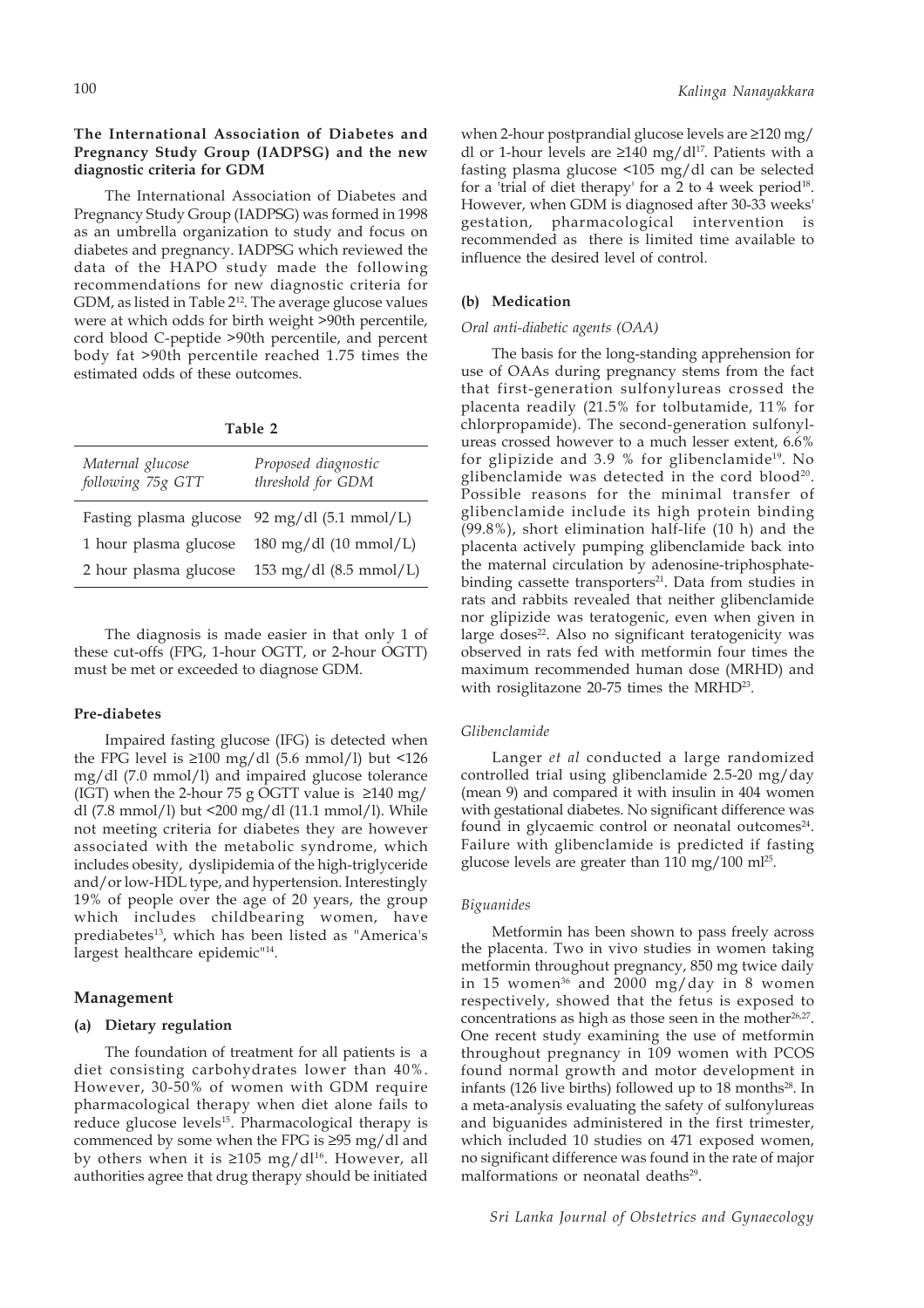#### *Thiazolidinediones*

Rosiglitazone and pioglitazone freely cross the placenta30. Because there is no clinical study to date reporting on the use of thiazolidinediones in pregnancy, these agents should not be prescribed.

## *Insulin therapy*

Insulin has long been the mainstay of pharmacological treatment for women with gestational diabetes. Regular check-ups are by plasma sugar estimations. The Fifth International Workshop Conference on Gestational Diabetes<sup>31</sup> currently recommends the following:

- o Fasting plasma glucose 90-99 mg/dL (5.0-5.5 mmol/L) and
- o One-hour postprandial plasma glucose less than 140 mg/dL  $(7.8 \text{ mmol/L})$  or
- o Two-hour postprandial plasma glucose less than 120-127 mg/dL (6.7-7.1 mmol/L).

#### *Insulin pump*

The effectiveness of continuous subcutaneous insulin infusion in pregnancy is well established . Hieronimus *et al* compared outcome of 33 pregnant women managed with insulin pump to 23 receiving multiple injections, reporting similar HbA1c levels, macrosomia rates, and caesarean rates32. Lapolla *et al* reported a small cohort of 25 women treated with insulin pump in pregnancy compared to conventional insulin treatment (n=68) and found no differences in glycaemic control or perinatal outcome33.

# **(c) Fetal monitoring**

#### *Periodic fetal biophysical testing*

In patients with poor glycaemic control, intrauterine growth restriction or significant hypertension, formal biophysical testing involving fetal heart rate testing, fetal movement assessment, ultrasonographic biophysical scoring, and fetal umbilical Doppler studies could be commenced as early as 28 weeks. In patients who are at lower risk, most centres begin formal fetal testing by 34 weeks. Fetal movement counting is performed in all pregnancies from 28 weeks onward.

## *Imaging studies*

Apart from laboratory studies the following imaging studies are recommended.

- First trimester
	- o Sonogram (crown-rump length) for dating and viability and for nuchal translucency.
- Second trimester
	- o Detailed anatomy sonogram at 18-20 weeks.
	- o Fetal echocardiogram if HbA1C value was elevated in first trimester.
- Third trimester
	- o Growth sonogram to assess fetal size every 4-6 weeks from 26-36 weeks in women with overt preexisting diabetes.
	- o Growth sonogram for fetal size at least once at 36-37 weeks for women with gestational diabetes mellitus (consider performing this study more frequently if macrosomia is suggested).

#### *Assessing fetal growth*

Monitoring fetal growth continues to be a challenging and an imprecise process as the accuracy is still only within ±15%. Fetuses predicted to weigh between 4000 grams and 4500 grams based on ultrasonographic findings actually weigh that much only in 50% of the time. In 1992, Bernstein and Catalano reported that significant correlation existed between the degree of error in the ultrasonogram-based estimation of fetal weight and the percent of body fat on the fetus ( $r = 0.28$ ,  $P \leq .05$ )<sup>34</sup>. The accelerated growth of the abdominal circumference begins to rise significantly above normal after 24 weeks.

#### **Intra partum management**

## *Timing and route of delivery*

An optimal time for delivery of most diabetic pregnancies is typically on or after the 39th week. In patients with gestational diabetes mellitus and good glycaemic control, continued fetal testing and expectant management can be considered until 41 weeks of gestation. However, after 40 or more weeks, the benefits of continued conservative management are likely to be less than the danger of fetal compromise.

#### *Avoiding shoulder dystocia*

While shoulder dystocia occurs in 0.3-0.5% of vaginal deliveries among healthy pregnant women, the incidence is 2- to 4-fold higher in women with diabetes. With strict glycaemic control, the birth injury rate has been shown to be only slightly higher than controls  $(3.2 \text{ vs } 2.5\%)^2$ .

#### **Post partum management**

## *Post-natal advice*

Glucose tolerance tests are performed 6 weeks post-partum to determine whether it was GDM or a new diagnosis of type 2 diabetes. Close follow-up of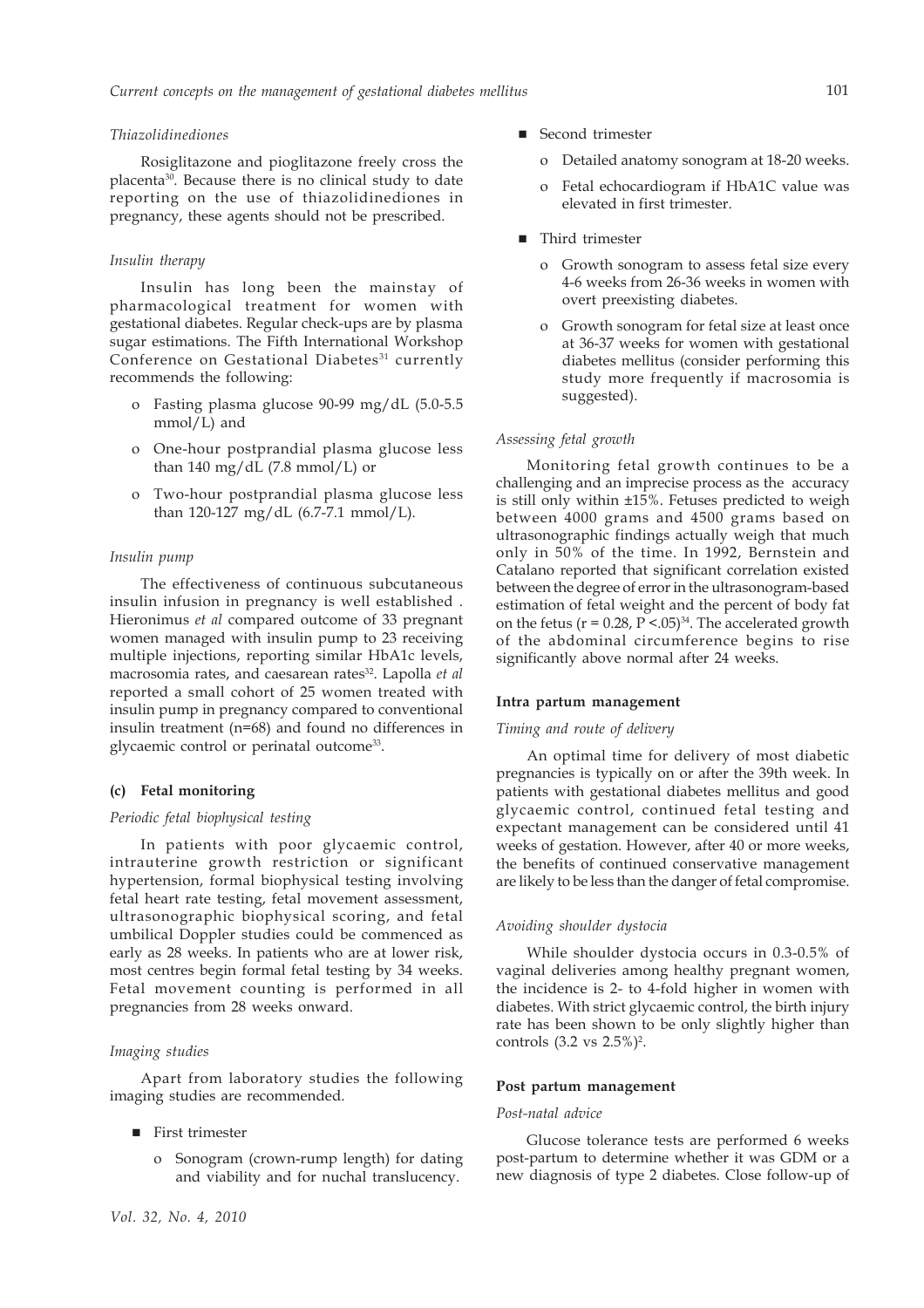women with previous GDM, is possible only in 50% in the United States<sup>35</sup>, with the promotion of a combination of breastfeeding, lifestyle changes with increased physical activity, weight loss and a healthy diet, to significantly reduce the maternal risk for type 2 diabetes mellitus (T2DM).

#### *Management of the neonate*

Tight glycaemic control has dramatically reduced the incidence of neonatal respiratory distress syndrome (RDS) from 31% to 3%<sup>36</sup> and neonatal hypoglycaemia37. Neonatal hypocalcaemia and polycythemia too are recognized complications. Postnatal hyperbilirubinaemia occurs in approximately 25% of infants of diabetic mothers, a rate approximately double that in a healthy population.

#### **Use of oral antidiabetic agents while breast-feeding**

First-generation sulfonylureas, tolbutamide and chlorpropamide, have been found to cross into breast milk26. Both glibenclamide and glipizide appeared to be compatible with breast-feeding<sup>38</sup>. No glibenclamide was found in milk samples<sup>39</sup>. Metformin is excreted into breast milk at very low levels<sup>40</sup> and there was no significant difference in weight, height, or motor-social development of infants at 3 and 6 months of age<sup>41</sup>. There have been no reports to date of studies evaluating the passage of thiazolidinediones into breast milk.

### *Long term follow up*

In a new meta-analysis of 20 cohort studies involving 675,455 women and 10,859 cases of T2DM, Bellamy and colleagues reported that women with previous GDM have at least a 7.5-times increased risk of developing T2DM in the future, compared with those with normoglycaemic pregnancy and the relative risk of 4.69 of developing T2DM within 5 years of a pregnancy doubling to 9.3442.

#### *Risk of cardiovascular disease*

Relatively young women, just 2 years after a GDM pregnancy, have been observed to have increased carotid artery intima-media thickening and are at risk of early onset of subclinical atherosclerosis<sup>43,44</sup>. Shah *et al* calculated the hazard ratio for CVD events in women with past GDM to be 1.71 and postulated that T2DM and CVD probably develop in parallel in this group of patients<sup>45</sup>.

## *Prevention of T2DM and cardio-vascular disease (CVD) in women with GDM*

The American Diabetes Association recommends

the following protocol for the prevention of T2DM and CVD in women with GDM46

- 1. OGTT 6 weeks post-partum to detect either established T2DM or impaired glucose intolerance.
- 2. Annual OGTT for those with impaired fasting glucose or impaired glucose intolerance.
- 3. Regular OGTT after one year even when the postpartum results are normal.
- 4. Abdominal circumferences, blood pressure and lipid profile to be investigated in addition to the OGTT.

#### *Childhood obesity*

The degree of adiposity at birth, independent from the weight at birth, calculated from the birth weight, length, and flank skin fold thickness according to the equation given by Catalano et al<sup>47</sup>, expresses the possibility that a newborn may have relatively more fat than one born with a heavier birth weight<sup>48</sup>.

#### *Childhood metabolic syndrome*

By age 10-16 years, offspring of diabetic pregnancy have a 19.3% rate of impaired glucose intolerance<sup>49</sup>. A growing body of literature now supports a relationship between intrauterine exposure to maternal hyperglycaemia and risk of childhood obesity and metabolic syndrome later in life<sup>50,51</sup>.

#### **(d) Recommendations for clinical practice**

Recommendations of the American Diabetes Association (ADA) for the diagnosis of GDM in view of the IADPSG proposals (February 27, 2010)<sup>52</sup>

- A. Women with high risk characteristics for GDM (mentioned earlier) should undergo an OGTT testing as soon as feasible and re-tested between 24 and 28 weeks if found to be normal
- B. All antenatal mothers to have their fasting plasma glucose (FPG) checked at booking visit.
	- (i) Fasting plasma glucose ≥7.0 mmol/l (126 mg/dl) indicated overt diabetes, therefore treat and follow-up as for pre-existing diabetes
	- (ii) Fasting plasma glucose  $\geq 5.1$  mmol/l (92 mg/ dl) but <7.0 mmol/l (126 mg/dl), test with a 75-g OGTT to diagnose GDM
	- (iii) Fasting plasma glucose <5.1 mmol/l (92 mg/ dl), test for GDM from 24 to 28 weeks' gestation with a 75-g OGTT
- C. A 2-h 75-g OGTT to be performed on all women not previously found to have overt diabetes or GDM during testing earlier in this pregnancy.

*Sri Lanka Journal of Obstetrics and Gynaecology*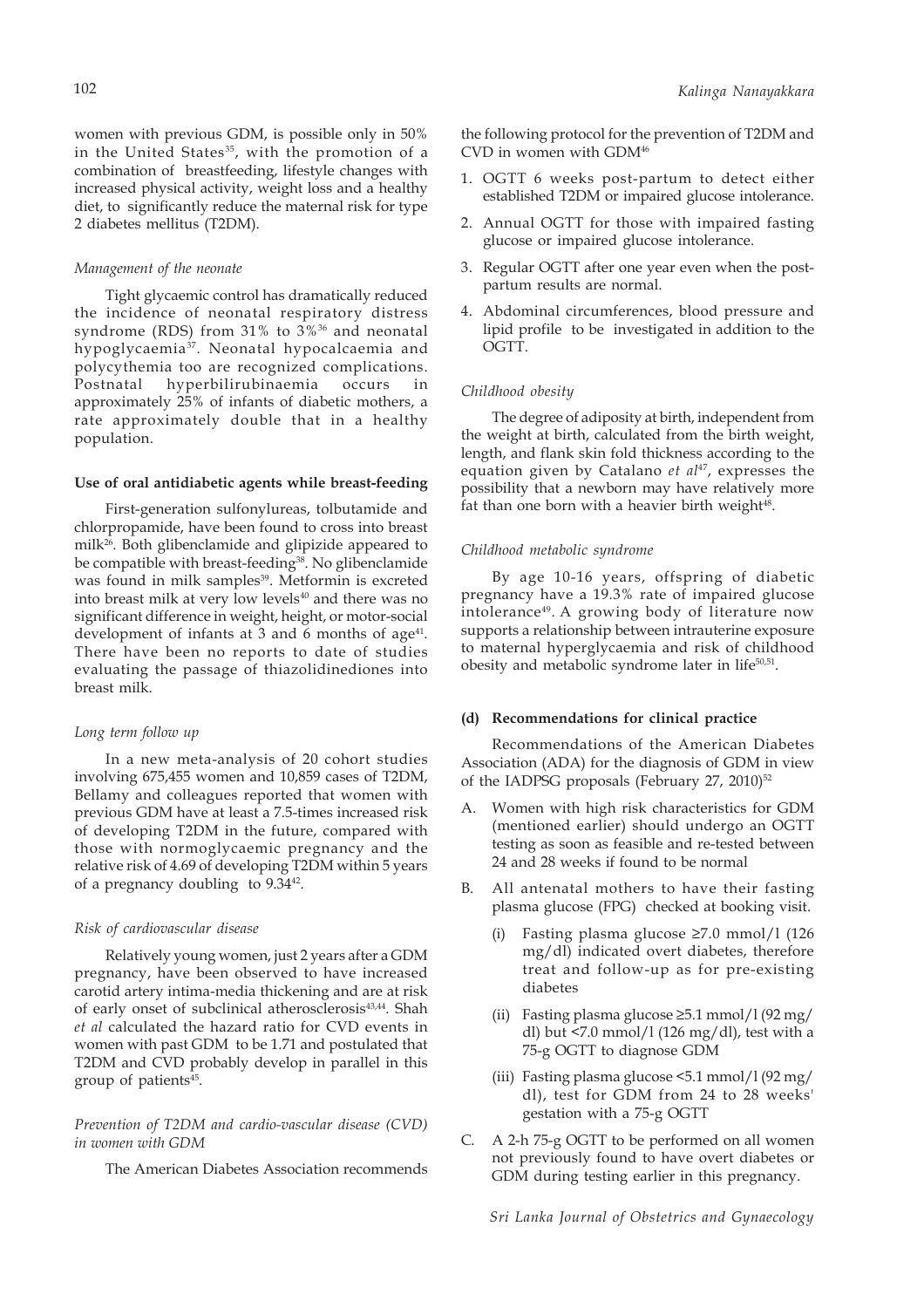- (1) Overt diabetes if fasting plasma glucose ≥7.0 mmol/l (126 mg/dl).
- (2) GDM if one or more values equals or exceeds thresholds indicated in Table 2.
- (3) Normal if all values on OGTT less than thresholds indicated in Table 2.

The cost-effectiveness of the above schedule has been hotly debated and the National Institute for Health and Clinical Excellence (UK) have concluded that "screening, diagnosis, and treatment of gestational diabetes is cost-effective"53.

#### **(e) Recommendations for future research**

The same risk factors appear to govern both GDM and T2DM, suggesting a common genetic background for both<sup>54</sup>. In accordance with the suggestion of a common genetic background it is hypothesized that women with previous gestational diabetes (pGDM) and GDM display some alleles associated with a high risk of T2DM55,56.

## *Post-natal medication for normotolerant women with previous GDM*

Buchanan *et al*, in the Triglitazone in the Prevention of Diabetes (TRIPOD) study<sup>57</sup> and women with pGDM enrolled in the Diabetes Prevention Programme where normotolerant postpartum women were treated with metformin, have reported a 55% and 50% respective risk reduction in progression to T2DM. However, it should be noted that these medications are not currently approved for use in T2DM prevention and that additional studies are needed to evaluate the cost-effectiveness of these preventive measures for both T2DM and CVD.

#### **Conclusions**

Diabetes is alarmingly spreading around the globe in 'pandemic' proportions. The new diagnostic criteria recommended by IADPSG identified 16.1% of the pregnant population as having GDM . This with 1.7% of pregnant women with overt diabetes discovered for the first time in pregnancy, raises the total incidence of gestational diabetes in pregnant women to 17.8% . Interestingly this is close to the 19% of people over the age of 20, the group which includes childbearing women, who are found to have prediabetes<sup>58</sup>. Obesity and a family history of T2DM represented the most important risk factors for the development of GDM45.

A meta-analysis evaluating the safety of metformin, glibenclamide, and glipizide indicates their safety even when administered in the first trimester<sup>29</sup> and they appear to be compatible with breast-feeding. However, their use in normotolerant women postpartum, for T2DM prevention, is not currently approved.

The Fifth International Workshop on Gestational Diabetes and the North American Diabetes in Pregnancy Study Group have endorsed the use of glibenclamide as an alternative pharmacological therapy to insulin during pregnancy $31$  and its popularity as first-line treatment appears to be growing.

These changes in managing GDM may be welcome to women with gestational diabetes who are inconvenienced by injections and to those in areas where insulin may not be readily available or its cost and storage prohibitive. Such a change will certainly be greatly welcomed especially in the developing world.

#### **References**

- 1. Xiang AH, Ruth K, Trigo E, *et al*. Multiple metabolic defects during late pregnancy in women at high risk for type 2 diabetes. *Diabetes* 1999; 48: 848-54.
- 2. Moore TR *et al*. Diabetes Mellitus and Pregnancy. med/ 2349 at eMedicine. Version: Jan 27, 2005 update.
- 3. American Diabetes Association: Diagnosis and classification of diabetes mellitus. *Diabetes Care* 2006; **29**(Suppl. 1): S43-S48.
- Lawrence JM, Contreras R, Chen W, Sacks DA. Trends in the prevalence of preexisting diabetes and gestational diabetes mellitus among a racially/ethnically diverse population of pregnant women, 1999-2005. *Diabetes Care* 2008; **31**: 899-904.
- 5. de Valk HW, van Nieuwaal NH, Visser GH. Pregnancy outcome in type 2 diabetes mellitus: a retrospective analysis from the Netherlands. *Rev Diabet Stud* 2006; **3**(3): 134-42.
- 6. Dunne F, Brydon P, Smith K, Gee H. Pregnancy in women with type 2 diabetes: 12 years outcome data 1990-2002. *Diabet Med* 2003; **20**(9): 734-8.
- 7. Barclay L. Gestational diabetes tends to recur in subsequent pregnancies. Published online July 12, 2010, *Am J Obstet Gynecol*.
- 8. Moore TR *et al*. Diabetes Mellitus and Pregnancy, Version: Jun 1, 2010 update eMedicine.
- 9. American Diabetes Association. Diagnosis and classification of diabetes mellitus. *Diabetes Care* 2006; **29**(Suppl. 1): S43-S48.
- 10. Definition and Diagnosis of Diabetes Mellitus and Intermediate Hyperglycaemia. WHO Library 2006, World Health Organization.
- 11. Metzger BE, Lowe LP, Dyer AR, Trimble ER, Chaovarindr U, Coustan DR, Hadden DR, McCance DR, Hod M, McIntyre HD, Oats JJ, Persson B, Rogers MS, Sacks DA. Hyperglycaemia and adverse pregnancy outcomes. *N Engl J Med* 2008; **358**: 1991-2002.
- 12. International Association of Diabetes and Pregnancy Study Groups Recommendations on the Diagnosis and Classification of Hyperglycaemia in Pregnancy. *Diabetes Care* 2010; **33**: 676-83.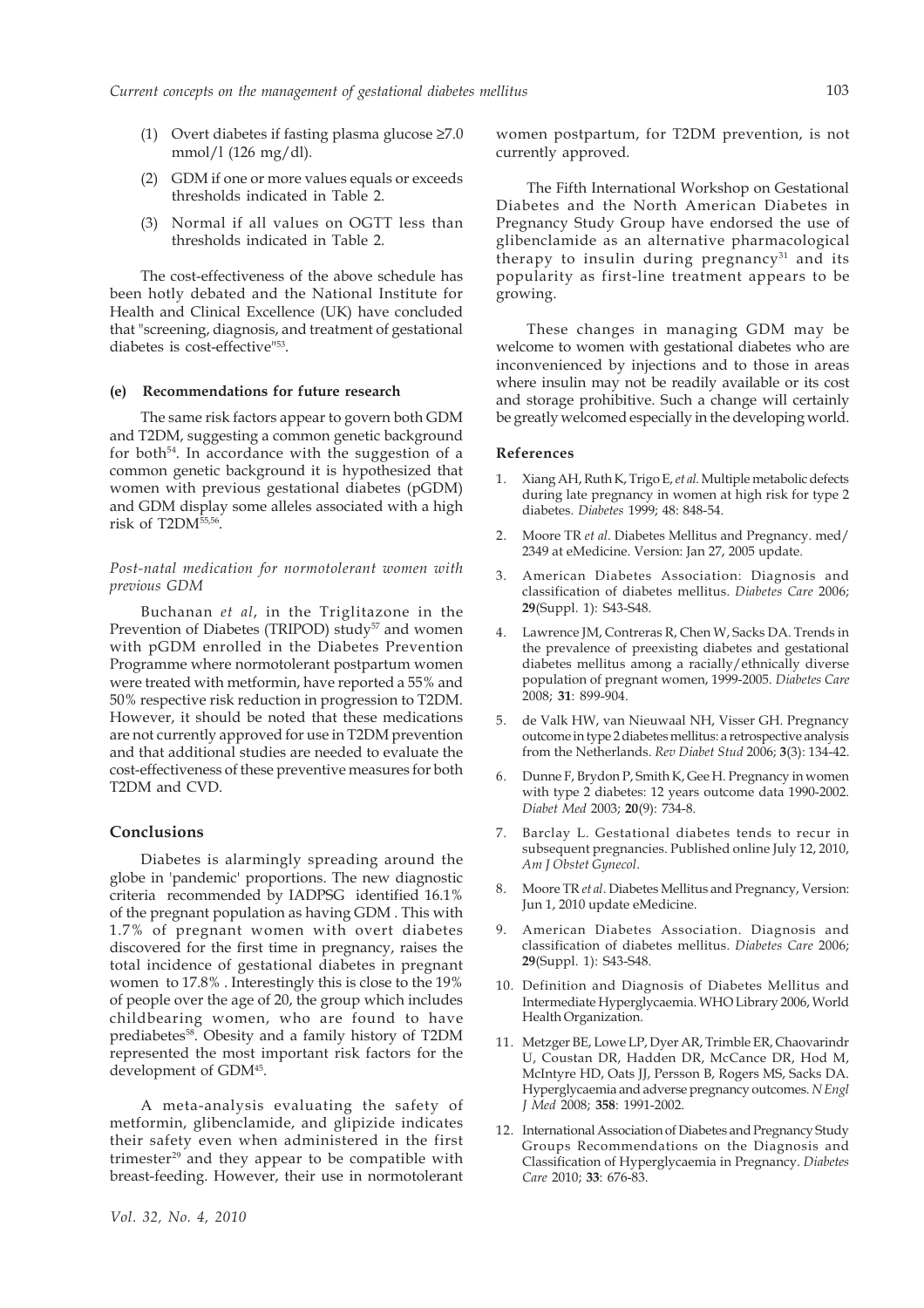- 13. Ratner RE, Christophi CA, Metzger BE, *et al*. Prevention of diabetes in women with a history of gestational diabetes: effects of metformin and lifestyle interventions. *J Clin Endocrinol Metab* 2008; **93**: 4774-9.
- 14. Handelsman, Yehuda. A doctor's diagnosis: prediabetes. *Power of Prevention* 2009; **1**.
- 15. Briggs GG, Freeman RK, Yaffe SJ. Drugs in pregnancy and lactation. 7th ed. Philadelphia: Lippincott Williams & Wilkins, 2005: 1316, 1438.
- 16. Charles B, Norris R, Xiao X, Hague W. Population pharmacokinetics of metformin in late pregnancy. *Ther Drug Monit* 2006; **28**: 67-72.
- 17. Langer O. Oral Antidiabetic Drugs in Pregnancy: The Other Alternative, Diabetes Spectrum (2010). American Diabetes Association.
- 18. Briggs GG, Freeman RK, Yaffe SJ. Drugs in pregnancy and lactation. 7th ed. Philadelphia: Lippincott Williams & Wilkins, 2005: 1316, 1438.
- 19. Elliot BD, Langer O, Schenker S, *et al*. Comparative placental transfer of oral hypoglycaemic agents in humans: a model of human placental drug transfer. *Am J Obstet Gynecol* 1994; **171**: 653-60.
- 20. Langer O, Conway DL, Berkus MD, *et al*. A comparison of glyburide and insulin in women with gestational diabetes mellitus. *N Engl J Med* 2000; **343**: 1134-8.
- 21. Kraemer J, Klein J, Lubetsky A, Koren G. Perfusion studies of glyburide transfer across the human placenta: implications for fetal safety. *Am J Obstet Gynecol* 2006; **195**: 270-4. Epub 30 Mar 2006
- 22. Shepard TH. Catalog of Teratogenic Agents. 8th ed. Baltimore, MD: Johns Hopkins University Press, 1995: 202.
- 23. Briggs GG, Freeman RK, Yaffe SJ. Drugs in Pregnancy and Lactation. 7th ed. Philadelphia: Lippincott Williams & Wilkins, 2005: 1316, 1438.
- 24. Langer O, Conway DL, Berkus MD, *et al*. A comparison of glyburide and insulin in women with gestational diabetes mellitus. *N Engl J Med* 2000; **343**: 1134-8.
- 25. Kahn BF, Davies JK, Lynch AM, Reynolds RM, Barbour LA. Predictors of glyburide failure in the treatment of gestational diabetes. *Obstet Gynecol* 2006; **107**: 1303-9.
- 26. Charles B, Norris R, Xiao X, Hague W. Population pharmacokinetics of metformin in late pregnancy. *Ther Drug Monit* 2006; **28**: 67-72.
- 27. Glueck CJ, Wang P, Goldenberg N, Sieve-Smith L. Pregnancy outcomes among women with polycystic ovary syndrome treated with metformin. *Hum Reprod* 2002; **17**: 2858-64.
- 28. Glueck CJ, Godenberg N, Pranikoff J, *et al*. Height, weight and motor-social development during the first 18 months of life in 126 infants born to 109 mothers with polycystic ovary syndrome who conceived on and continued metformin through pregnancy. *Hum Reprod* 2004; **19**: 1323-30.
- 29. Gutzin SJ, Kozer E, Magee LA, Feig DS, Koren G. The safety of oral hypoglycemic agents in the first trimester of pregnancy: a meta-analysis. *Can J Clin Pharmacol* 2003; **10**: 179-83.
- 30. Bertini AM, Silva JC, Taborda W, *et al*. Perinatal outcomes and the use of oral hypoglycemic agents. *J Perinat Med* 2005; **33**: 519-23.
- 31. Metzger BE, Buchanan TA, Coustan DR, de Leiva A, Dunger DB. Summary and Recommendations of the Fifth International Workshop-Conference on Gestational Diabetes Mellitus. *Diabetes Care* 2007; **30**: S251-S260.
- 32. Hieronimus S, Cupelli C, Bongain A, Durand-Reville M, Berthier F, Fenichel P. Pregnancy in type 1 diabetes: insulin pump versus intensified conventional therapy. *Gynecol Obstet Fertil* 2005; **33**(6): 389-94.
- 33. Lapolla A, Dalfra MG, Masin M, Bruttomesso D, Piva I, Crepaldi C, *et al*. Analysis of outcome of pregnancy in type 1 diabetics treated with insulin pump or conventional insulin therapy. *Acta Diabetol* 2003; **40**(3): 143-9.
- 34. Bernstein IM, Catalano PM. Influence of fetal fat on the ultrasound estimation of fetal weight in diabetic mothers. *Obstet Gynecol* 1992; **79**(4): 561-3.
- 35. Lewis RB, Levkoff S, Stuebe A, *et al*. Gestational diabetes mellitus: postpartum opportunities for the diagnosis and prevention of type 2 diabetes mellitus. *Nat Clin Pract Endocrinol Metab* 2008; **4**(10): 552-8.
- 36. Taeusch HW Jr, Wong YL, Torday JS, Epstein MF. Maternal glucocorticoid treatment and reduction of risk from respiratory distress syndrome. *J Reprod Med* 1979; **23**(5): 252-6.
- 37. Banerjee S, Ghosh US, Banerjee D. Effect of tight glycaemic control on fetal complications in diabetic pregnancies. *J Assoc Physicians India* 2004; **52**: 109-13.
- 38 Feig DS, Briggs GG, Kraemer JM, *et al*. Transfer of glyburide and glipizide into breast milk. *Diabetes Care* 2005; **28**: 1851-5.
- 39. Ito S. Drug therapy for breast-feeding women. *N Engl J Med* 2000; **343**: 118-26.
- 40. Briggs GG, Ambrose PJ, Nageotte MP, *et al*. Excretion of metformin into breast milk and the effect on nursing infants. *Obstet Gynecol* 2005; **105**: 1437-41.
- 41. Glueck CJ, Salehi M, Seve L, Wang P. Growth, motor and social development in breast- and formula-fed infants of metformin-treated women with polycystic ovary syndrome. *J Pediatr* 2006; **148**: 628-32.
- 42. Bellamy L, Casas JP, Hingorani A, *et al*. Type 2 diabetes mellitus after gestational diabetes: a systematic review and meta-analysis. *Lancet* 2009; **373**: 1773-9.
- 43. Volpe L, Cuccuru I, Lencioni C, *et al*. Early subclinical atherosclerosis in women with previous gestational diabetes mellitus. *Diabetes Care* 2008; **31**: E32.
- 44. Di Cianni G, Ghio A, Resi V, Volpe L. Gestational diabetes mellitus: an opportunity to prevent type 2 diabetes and cardiovascular disease in young women. *Women's Health* 2010; **6**(1): 97-105.
- 45. Shah BR, Retnakaran R, Booth G. Increased risk of cardiovascular disease in young women following gestational diabetes mellitus. *Diabetes Care* 2008; **31**: 1668-9.
- 46. American Diabetes Association: Position Statement. Diagnosis and classification of diabetes mellitus. *Diabetes Care* 2007; **30**(Suppl. 1): S4-S47.

*Sri Lanka Journal of Obstetrics and Gynaecology*